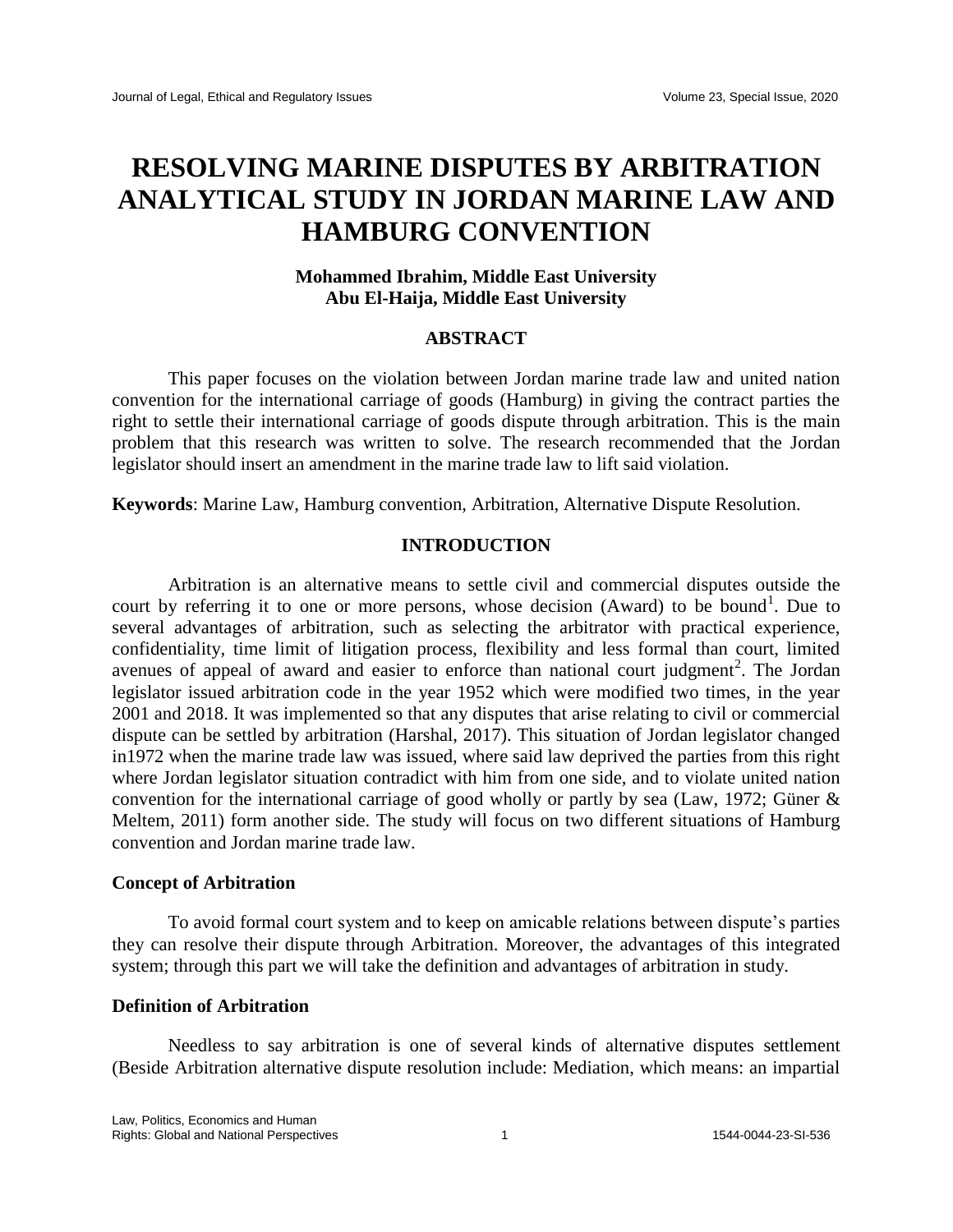person tries to help two sides to end disagreement to talk about and agree on solution. And Direct negotiation, which means: a dispute resolution process that involves an exchange offer and counteroffers by the parties to the dispute to discuss conflicts issues without the use of  $3<sup>rd</sup>$  party<sup>3</sup>. (Mohammed, 2009), where the parties of a controversy can settle their disputes out of court, by select impartial third party, known as arbitrator. This choice can be made before disputes arise by embodying the contract clause of arbitration, or after dispute raised by Submission clause (Brairi, 2004). In both ways they agreed to comply with the arbitrator's award, and to join in a hearing to present proofs and evidences and testimony. The award usually final and courts reexamine it.

Regarding to former process arbitration can be defined as: a substituted of litigation way to resolve commercial conflicts through third independent and imperial party. All tempts of defining arbitration went to same direction, such as:

A form of alternative dispute resolution by which of the determination of a dispute is entrusted to one or more independent third parties rather than the court<sup>4</sup>.

And other definition: The hearing and determination of a dispute by an impartial referee agreed to by both parties<sup>5</sup>.

Another definition: is a form of alternative dispute resolution (ADR), is a way to resolve disputes outside the courts. The dispute will be decided by one or more persons (the arbitrators, arbiter or arbitral tribunal), which renders the arbitration award which is legally binding on both sides and enforceable in the courts (O'Sullivan & Shiffrin, 2003). Economics: Principles in action. Upper Saddle River, New Jersey: Pearson Prentice Hall. P324.

Noted all definitions ensured the impartiality and independently of the third party who is chosen by dispute parties to resolve their dispute a way of known and traditional litigation.

### **Advantages of Arbitration**

There are a numerous and several advantages to arbitration as a method to resolve case:

- 1. Impartiality and dependence of arbitrator: this advantage is coming from the power of parties to the dispute to choose the arbitrator in both kind of arbitration adhoc and institutional, were the parties to the dispute usually agree on the arbitrator, and in case they didn't agree to the arbitrator the court or the center of arbitration in institutional arbitration will appoint an arbitrator, were both parties to the dispute can challenge of arbitrator, which ensure the impartiality and dependence of arbitrator.
- 2. Substantive and procedure law: the parties to dispute can agree on applicable substantive and procedural laws governing the arbitration process.
- 3. Saving time: mostly the dispute will normally be resolved much sooner, in Jordan and Virginia and Egypt a trial date is normally about twelve months from the date of tribunal appointed. Moreover once an arbitrator is selected, the case can be heard immediately (Jean, 2020).
- 4. Confidentiality: Unlike litigation, arbitration is essentially some private procedures unless they agreed to be not confidential.
- 5. Informal process: since the selection of arbitrator is based on the choice of the parties to dispute the process of arbitration and the setting during the time of procedure is informal and is suitable for discussion, where arbitration allows the friendly exchange of words without much mannerisms to be followed.
- 6. Saving money: Arbitration is often a lot less expensive than trial, this advantage can be clear in many cases, for example in arbitration the fee paid for arbitrator is a lot less than the expense of paying expert witnesses to come and testify at trial. There are also lower costs in preparing for arbitration than there are in preparing for a trial. These due to the rules of evidence are often more relaxed than in a trial. Finally, often the parties to the arbitration split the arbitrator's fee equally.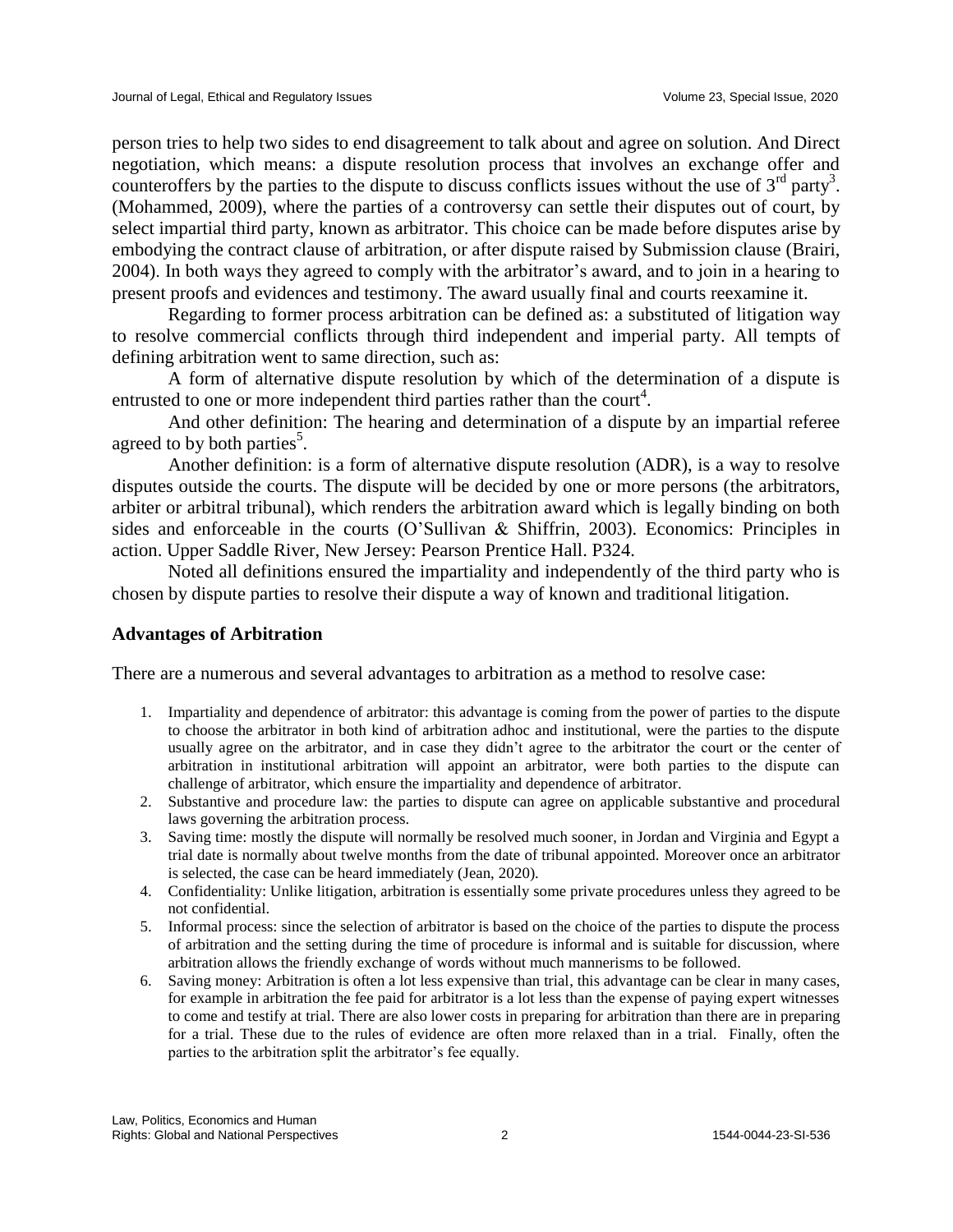- 7. Control: arbitration gives the party to dispute to control over the process than that any other dispute resolution process since the starting of the parties are in apposition of control<sup>6</sup>.
- 8. Award is final: in some legislation the party to the dispute can't appeal the arbitration award unless they agree in arbitration clause or submission clause to appeal the award. So the arbitration will be the end of the dispute.

Beside the numerous advantages of arbitration there are some disadvantages for arbitration as a means to dispute settlement:

- 1. No appeal: when the arbitration award is final and the parties to dispute can't appeal it, in this case there is any real opportunity to correct the mistakes in the award.
- 2. Ambiguity of arbitrator's standards: despite the arbitrator is required to follow the law, arbitrator sometimes may consider the apparent fairness of the parties' positions instead of strictly following the law, which may result in ales favorable outcome to the party who is favored to by a strict reading of the law<sup>7</sup>.
- 3. High costs: sometime the arbitration costs are more than to try the case before a court.
- 4. Rules of evidence: sometimes the followed and applied rules of evidence may prevent some evidence to be considered by a court while it may consider as evidence before arbitration.
- 5. Cogency of award: in some countries, there is different legislation for international and national arbitration, which may make it difficult to ascertain the applicability of the laws relating to international arbitration.

# **Situation of United Nation Convention on Contract for the International Carriage of Good Wholly or Partly by Sea (Hamburg)**

The Hamburg convention, which was issued in 1978 for the purpose of determining certain rules relating to the carriage of goods by sea, gave the parties of carriage of goods wholly or partly in order to settle any dispute that may arise relating to their contract by arbitration. This right to contract parties came from provision No. 1 of Article No. 22 when enact:

"*In subject to the provisions of this article, parties may provide by agreement evidenced in writing that any dispute that arise relating to the carriage of goods under this Convention shall be referred to as arbitration".* 

Hence, the parties either choose to institute an action in a court (Regarding to article 21 of Hamburg convention, when the plaintiff decided to institute an action in a court, in this case the jurisdiction will be according on the following places:

- 1. Business's Place of the principal or, in the absence thereof, the defendant habitual residence of;
- 2. The contract where was signed place, provided that the defendant has their business place of, branch or agency place;
- 3. The port of loading or port of discharge;
- 4. Any additional place designated for that purpose in the contract of carriage by sea.

The article gave the plaintiff the right to take his legal action before any specified courts) which is according to the law of the state where the court is situated to settle their dispute or through arbitration. (Regarding to paragraph no.3 of article no. 22, the claimant decision shall institute the arbitration proceeding at any of the following places:

1. A place in a state within whose territory is situated: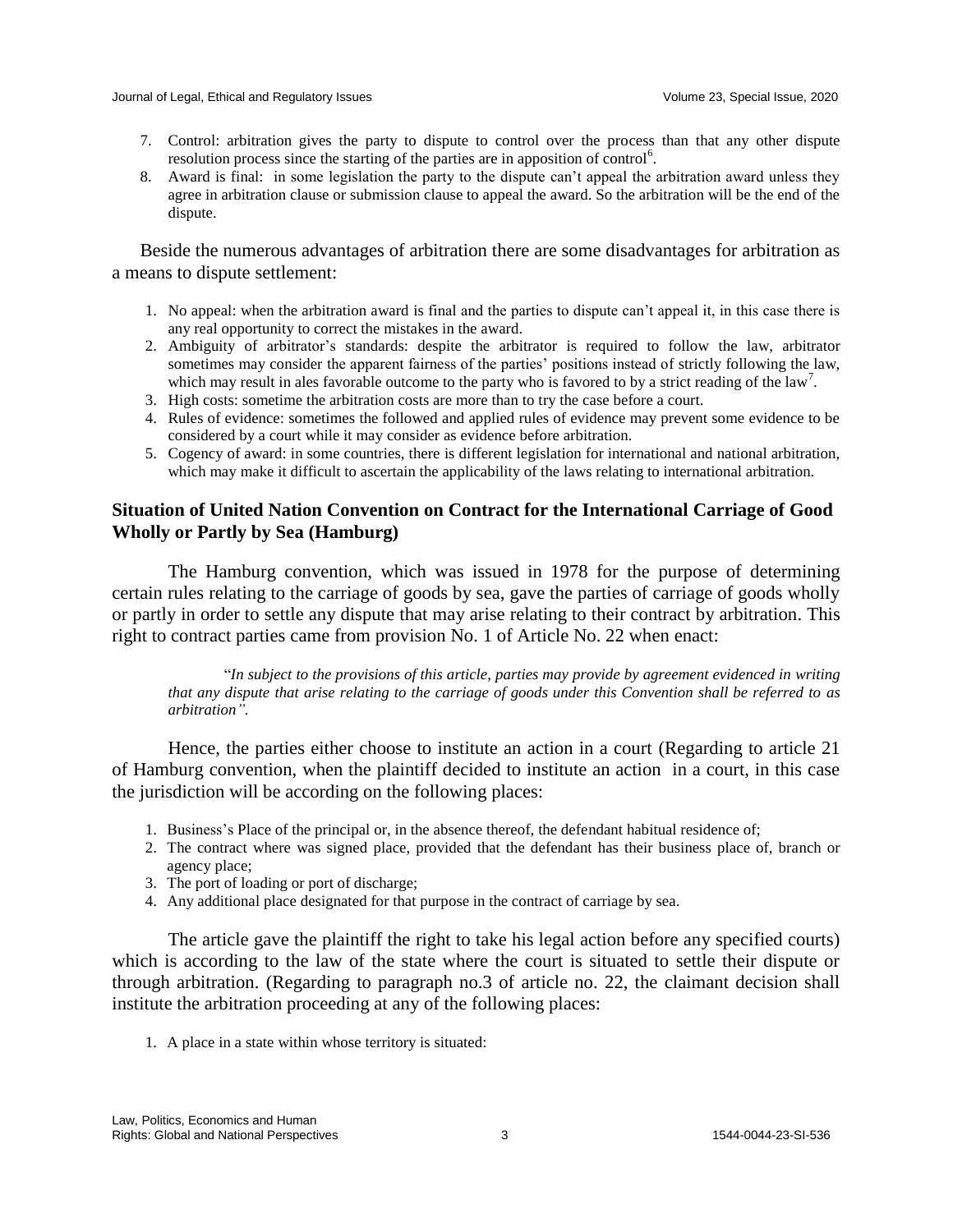- 1. The defendant's principal place of business or, in the absence thereof, the defendant's habitual residence or
- 2. The place where the contract was signed, provided that the place of business of the defendant , branch or agency through which the contract was signed;
- 3. The port of loading or the port of discharge;
- 2. Any place designated for that purpose in the arbitration clause or agreement. When the claimant decided to institute an arbitration action, he has the right to choose any mentioned place).

This giving right to all parties relating to member countries, signed on the convention and the countries who signed the convention, does not have the right to violate the convention rules in their national laws. This result came from Article No. 2 of the convention (Scope of application) which enacts:

"*The provisions of this convention are applicable to all contracts of carriage by sea between two different state if: (a) the port of loading as provided for in the contract of carriage by sea is located in a contracting state, or (b) The port of discharge as provided for in the contract of carriage by sea is located in a contracting state or (c) One of the optional ports of discharge provided for in the contract of carriage by sea is the actual port of discharge and such port is located in a contracting state or (d) The bill of leading or other document evidencing the contract of carriage by sea is issued in a contracting state or (e) The bill of leading or other document evidencing the contract of carriage by sea provides that the provisions of this convention or the legislation of any state giving effect to them are govern by the contract"*.

Apparently the convention extended the scope of application when it decided in articles (A, B and C) to apply it rules when the actual or optional port of loading or port of discharge locating in contracting state in one hand, in second hand it relay on bill of leading and any documents issued by contracting state in articles (D and E) to apply the convention rules. The extended of application has come to achieve the main purpose the convention came for, which is creating an international rules applied to relating to the carriage of goods by sea.

# **Situation of Jordan Marine Trade Law**

Regarding to the paragraph, Article No. 215 in the Jordan Marine Trade Law No. 12 of the year 1972 which was modified by Law No. 4 of the year 1978 and No. 35 of the year 1983 show that legislator gave the jurisdiction to settle any dispute that arises relating to the carriage of goods by sea to the Jordan courts. It enacts:

"*Notwithstanding, the provisions of any other law to be void, each condition or agreement forbids the Jordanian courts to consider disputes arising from carriage of good by sea or shipping documents".*

This paragraph was inserted in the last amendment of the Jordan Marine Law (1983) despite Jordan joined the Convention on Contracts for the International Carriage of Goods Wholly or Partly by Sea in the year 2002, the situation of Jordan legislator did not change.

This situation was enhanced by Jordan cassation court in the year 2011 to ensure jurisdiction for any dispute related to carriage of goods. Also, there was no recognition with arbitration clause signed by parties to settle their dispute by arbitration.

In the year 2012, the situation of cassation court in Jordan was partly changed regarding to Article No. 24 of Civil Law No. 43 of the year 1976, which enacts: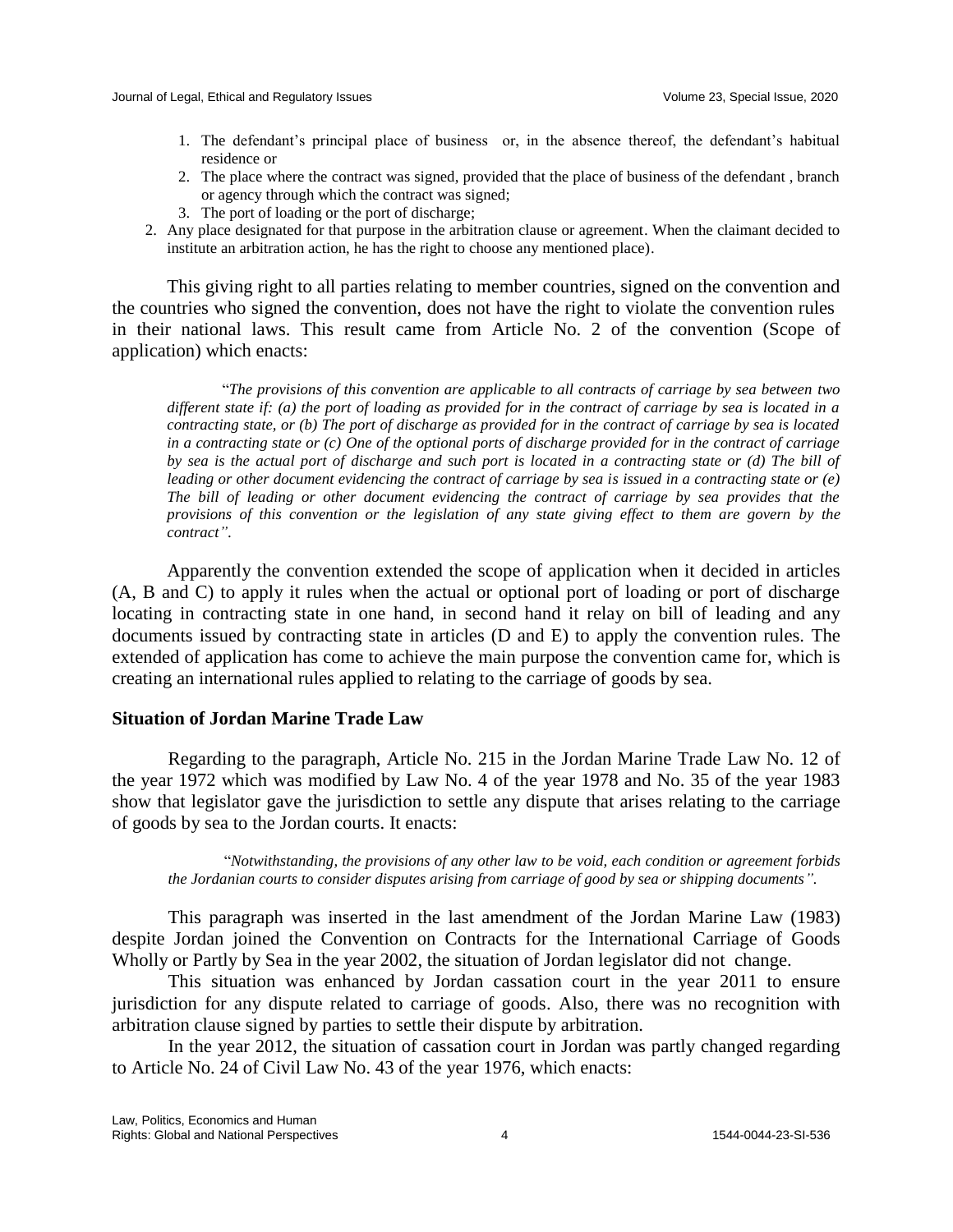"*The provisions of the preceding articles do not apply if provision in a private law or international treaty in force, in Jordan, is contradicting*.

Furthermore, to recognize and apply the Hamburg convention rules relating to carriage by sea and to give the contract parties the right to choose another court jurisdiction, which decided(Cassation court decision no. 2644/2012.) that:

*"The arbitration law is a private law and it is a priority to apply the law of marine trade in the event of dispute concerning a contract of carriage. This is in agreement between the parties to the contract that the Court jurisdiction would be a court of other State Court.* 

*The Convention is a law and is applicable in the event of a conflict between their provisions and the provisions of any other law".*

It is seen that the cassation court decision violated the situation of the Jordan marine law by giving the jurisdiction to another state court in order to settle the dispute regarding to the parties of contract. Thus, it still agreed with marine law provision when it did not indicate to give the parties of carriage of good by sea contract the right to go to arbitration. At the same time, it conflict with Jordan Arbitration Law No. 31 of the year 2001, modified in the law of year 2018 and did not distinguish between nature and source of commercial or civil dispute to be settled by arbitration (Law, 2018), which enacts in Article No. 3

*"The provisions of this law…. And relates to a civil or commercial dispute between parties of public or private law persons in the legal relationship to which the dispute is connected, whether contractual or not".*

Finally, it is seen that both judicial and legislator authorities in Jordan still refuse court authority to settle disputes arising from carriage of goods by sea, and neither apply or recognition with Article No. 3 of Jordan Arbitration Law nor Articles No. 2 and 22 of Hamburg convention, although join to convention in the year 2002.

## **CONCLUSION**

In our investigation, conclusion was made that the Jordan situation still violates the articles of Hamburg convention from one side and violates its national laws (Civil law and Arbitration law) on the other hand. This is represented to deprive the parties of carriage goods by sea contract from refusing arbitration to settle their dispute relating to carriage of goods by sea contract. The situation of the Jordan marine law and cassation court may cause several damages to claimant when decision is made to execute the Award in Jordan and that the Jordan court will reject this subpoena, regarding to Jordan marine law and Jordan cassation court.

In spite of 21 years between the dates of modifying the marine trade law in Jordan and joining the Hamburg convention, the Jordan legislator did not make any amendments to lift the violation with international obligations.